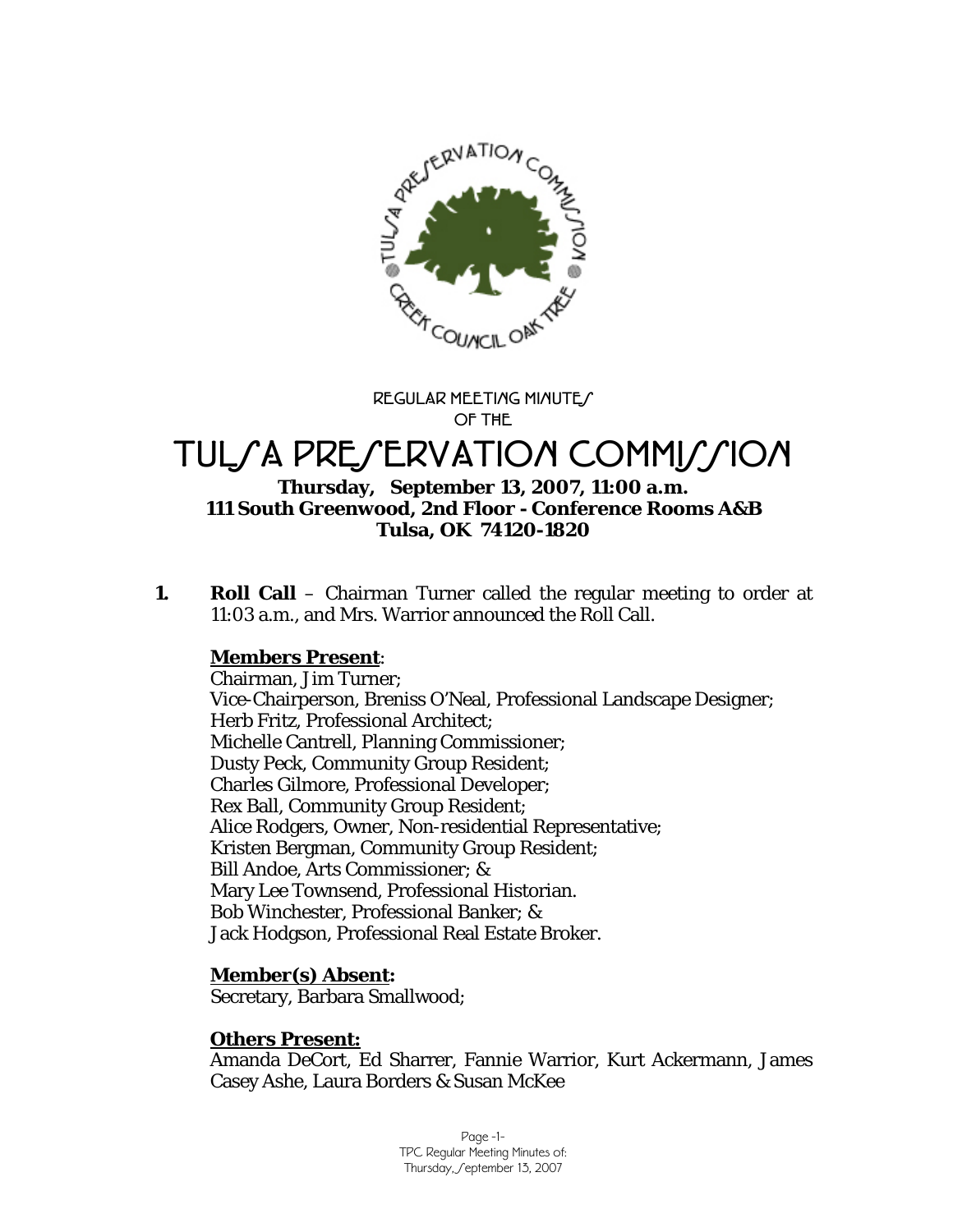## **2. Approval of Minutes of Previous Meeting for August 9, 2007**

Chairman Turner asked if there was a motion on the floor to approve the Regular meeting minutes for August 9, 2007.

Commissioner Bergman made a motion to approve the Regular Meeting Minutes of August 9, 2007 with Commissioner Ball's request to add a statement to those minutes reflecting a request he made of the Vice-Chairperson at the August 9th meeting.

Commissioner Ball's August 9th statement was added to the August 9th 2007 meeting minutes on page 14: "Outreach Committee Chairman, Rex Ball asked Vice Chairperson O'Neal for permission to work directly with our attorney, Kurt Ackermann on the preparation of the Resolution. Vice Chairperson O'Neal granted Commissioner Ball his request."

Vice-Chairperson O'Neal seconded.

## **Roll Call Vote to Approve amended Regular Meeting Minutes for August 9, 2007:**

Chairman Turner – Aye; Vice-Chairperson O'Neal – Aye; Herb Fritz – Abstain; Charles Gilmore – Aye; Jack Hodgson – Abstain; Mary Lee Townsend – Aye; Rex Ball – Aye; Bill Andoe – Aye; Kristen Bergman – Aye; Michelle Cantrell – Aye; Dusty Peck – Aye; Bob Winchester – Abstain; & Alice Rodgers – Aye. The motion was **Approved by Majority by members present and voting.** 

## **3. Committee Reports**

## **a. Historic Preservation Committee**

## **i. Announcement of Conflicts of Interest**

Chairman Turner asked the Commission if anyone had a conflict of interest with any of the Certificates of Appropriateness (COA) Requests that would be brought before the board for review. No one responded to having a conflict of interest with any of the proposals.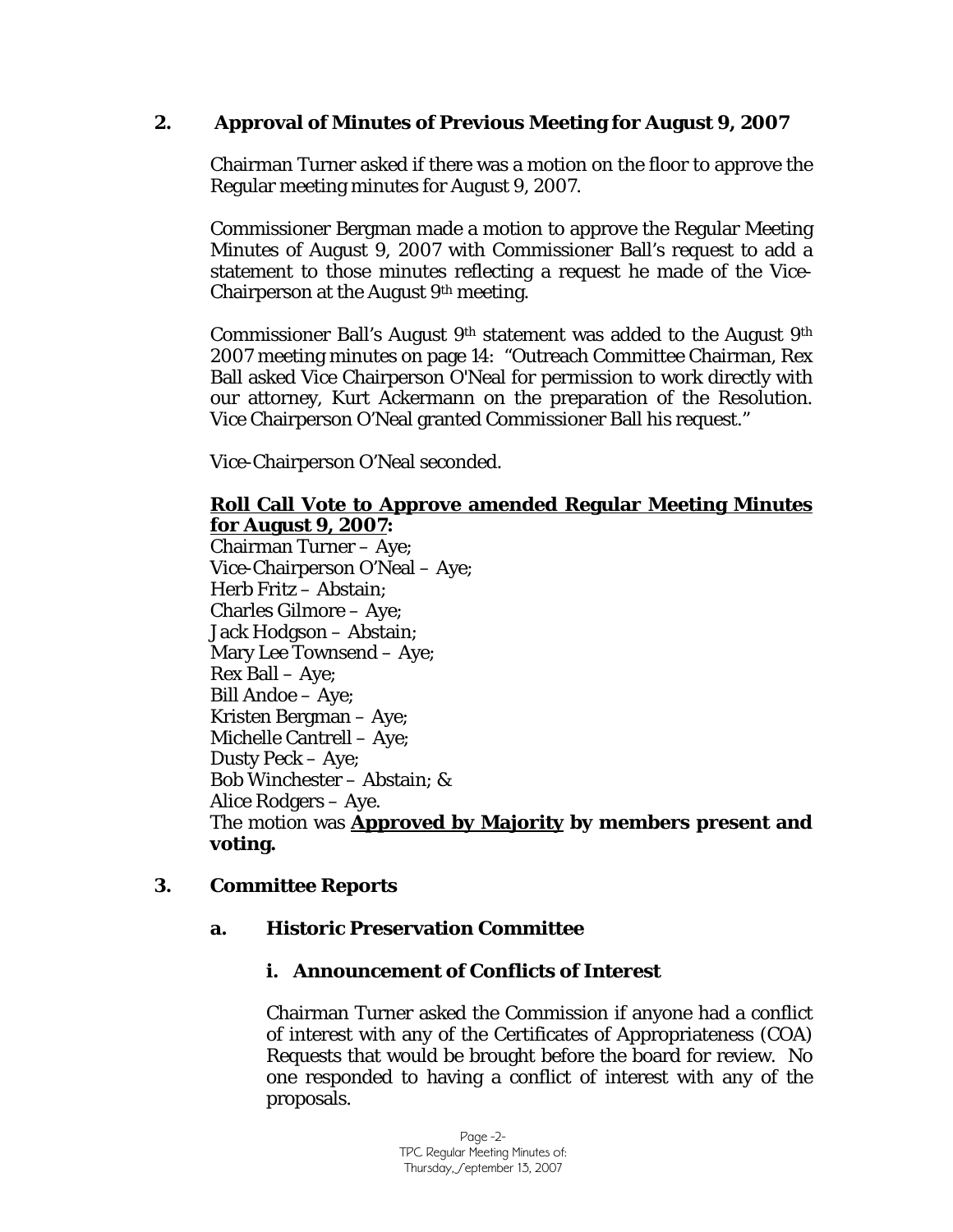## **ii. Applications for Certificate of Appropriateness**

Chairman Turner briefly informed the COA applicants of the COA processing procedures of how their proposals would be reviewed by the Tulsa Preservation Commission for a final determination.

Mr. Sharrer asked Chairman Turner for permission to move to COA applicant agenda item #2 because the COA applicant for agenda item #1 was not present at the meeting. Chairman Turner granted Mr. Sharrer his request.

#### **2. 1607 S. Rockford Avenue** (Swan Lake) Applicant: Casey Ashe Request: Construct addition in alcove on south side of house according to plans submitted. COA Subcommittee Complete Application Date: 09-11-2007

Mr. Sharrer presented Casey Ashe's Certificate of Appropriateness application to the Commission for a final review. Photographs and drawings were available for review and a slide presentation was shown about the historic home in the Swan Lake neighborhood district.

Mr. Sharrer stated that Mr. Ashe plans to construct an addition in the alcove of the structure on the south elevation of the home. He added that the shed roof will be between the two (2) gables, the brick stem wall will be continued to the addition; the exterior siding will match the existing; and that it will be minimally visible from the street.

Mr. Sharrer read the appropriate design guidelines on this proposal for *Additions in Swan Lake.* 

Chairman Turner asked Vice-Chairperson O'Neal to please give her report of the recommendation that was made on this proposal at the COA Subcommittee meeting.

Vice-Chairperson O'Neal stated that the COA Subcommittee considered Mr. Ashe's application to be complete after being reviewed at the September 11, 2007 meeting. She stated that the COA Subcommittee recommended by a unanimous vote to approve Mr. Ashe's proposal for *Additions* in the Swan Lake Historic District based on the appropriate guidelines with the following conditions: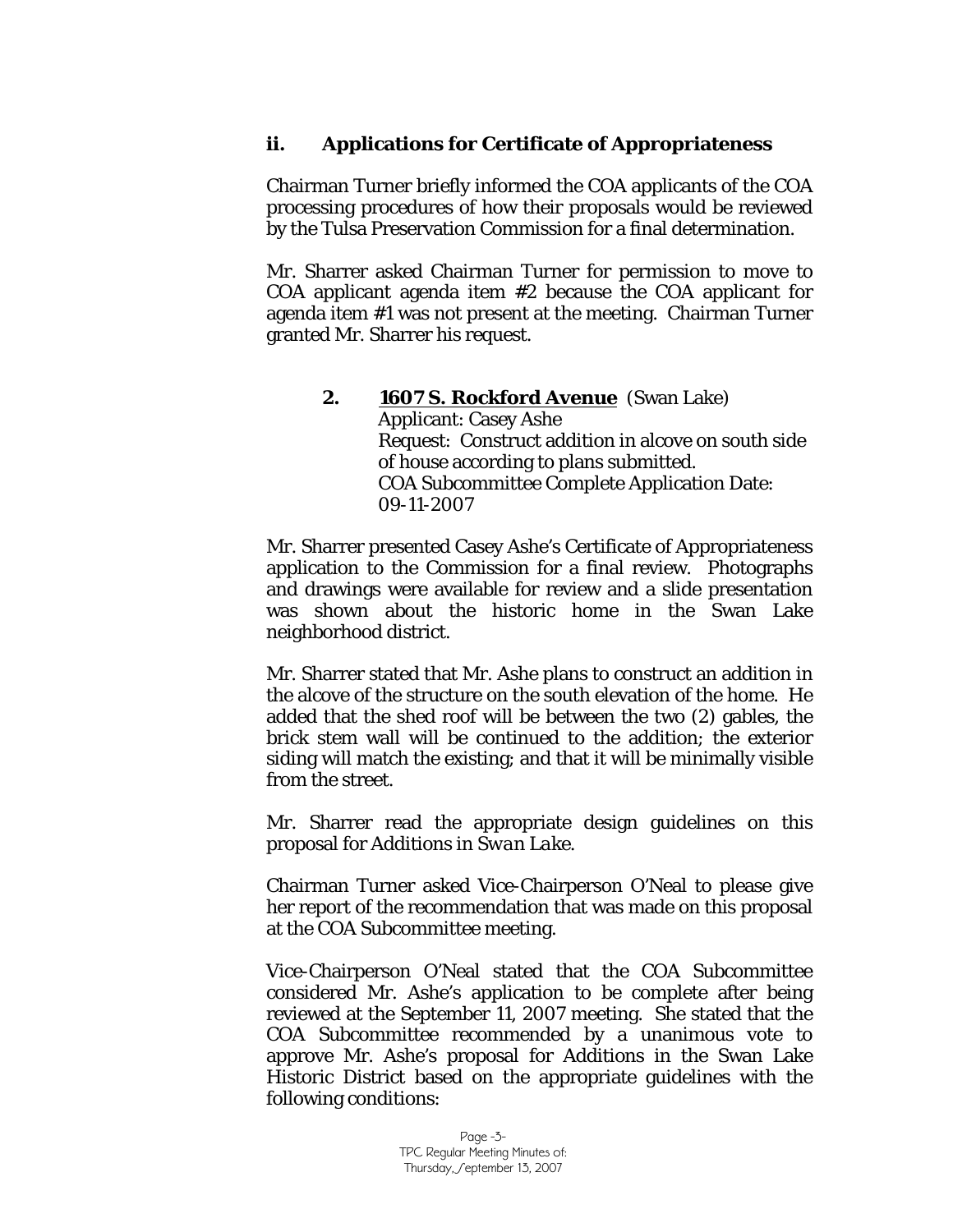$\div$  That the height of brick foundation of the addition should match the height of brick foundation of the main house, not the height of the front porch brick wall.

Chairman Turner opened the floor to the Commission for discussion on Mr. Ashe's proposal; and for a motion to be made. After the Commission further discussed Mr. Ashe's proposal, Vice-Chairperson O'Neal made a motion to approve Mr. Ashe's application with the conditions made by the COA Subcommittee; and she added an addition condition made by her:

- $\frac{1}{\sqrt{2}}$  That the height of brick foundation of the addition should match the height of brick foundation of the main house, not the height of the front porch brick wall; &
- $\overline{\text{+}}$  That the new bathroom wall be set back 12" 18" from the bedroom wall; and that the new eave trim board will be set back a corresponding amount from the existing eave trim boards.

Commissioner Ball seconded.

Chairman Turner asked the Commission if it had any comments or questions. Commissioner Townsend complimented Mr. Ashe on what the proposed work.

Chairman Turner asked Mrs. Warrior to please call roll.

#### **Roll Call Vote to Approve Casey Ashe's application w/conditions:**

Chairman Turner – Aye; Vice-Chairperson O'Neal – Aye; Herb Fritz – Aye; Charles Gilmore – Aye; Jack Hodgson – Aye; Mary Lee Townsend – Aye; Rex Ball – Aye; Bill Andoe – Aye; Kristen Bergman – Aye; Michelle Cantrell – Aye; Dusty Peck – Aye; Bob Winchester – Aye; & Alice Rodgers – Aye. The motion was **Approved Unanimously by members present and voting.**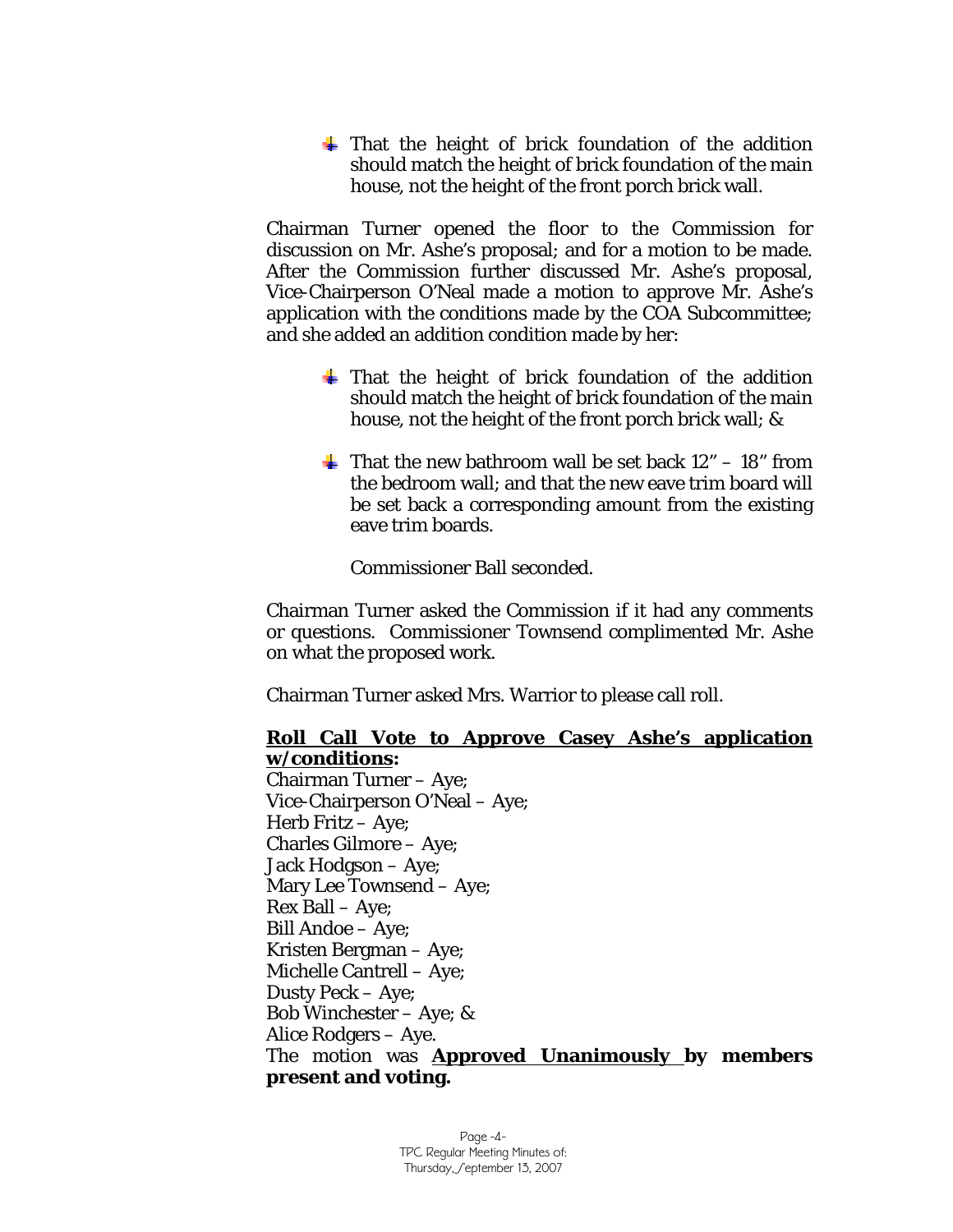*The Tulsa Preservation Commission Approved Casey Ashe's proposal based on guidelines for General Requirements, B.1.01, B.1.0.2 & B1.0.3, Building Materials and Elements, B.1.2.1 & B.1.2.2; & Roofs, B.1.3.2 for Additions to Existing Structures for the Swan Lake Historic District.* 

Chairman Turner moved back to COA applicant agenda item #1.

#### **1. 1507 E. 20th Street** (Swan Lake) Applicant: Linda Strong Request: Replace existing storm door with new clear-view storm door COA Subcommittee Complete Application Date: 09-11-2007

Mr. Sharrer presented Linda Strong's Certificate of Appropriateness application to the Commission for a final review. Photographs and drawings were available for review and a slide presentation was shown about the historic home in the Swan Lake neighborhood district.

Mr. Sharrer stated that Ms. Strong plans to replace the existing storm door with a new clear-view storm door

Mr. Sharrer read the appropriate design guidelines on this proposal for *Rehabilitation in Swan Lake.* 

Chairman Turner asked Vice-Chairperson O'Neal to please give her report of the recommendation that was made on this proposal at the COA Subcommittee meeting.

Vice-Chairperson O'Neal stated that the COA Subcommittee considered Ms. Strong's application to be complete after being reviewed at the September 11, 2007 meeting. She stated that the COA Subcommittee recommended by a majority vote to approve Ms. Strong's proposal for *Rehabilitation* in the Swan Lake Historic District based on the appropriate guidelines.

Chairman Turner opened the floor to the Commission for a motion to be made. Vice-Chairperson O'Neal made a motion to support the COA Subcommittee's recommendation to approve Ms. Strong's application as presented. Commissioner Peck seconded.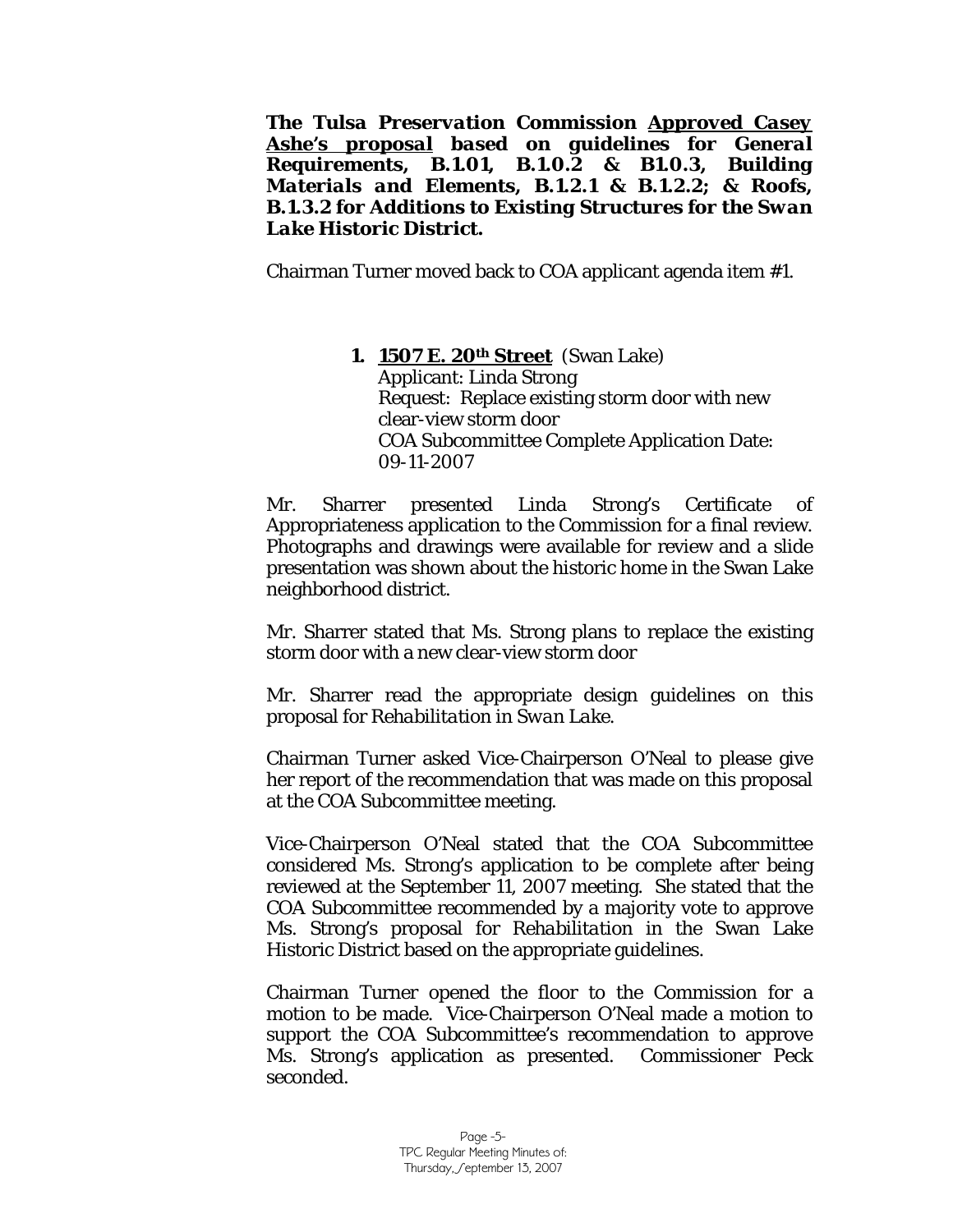Chairman Turner opened the floor to the Commission for discussion, comments and/or for any questions it may have. After hearing none, Chairman Turner asked Mrs. Warrior to please call roll.

#### **Roll Call Vote to Approve Linda Strong's application w/o conditions:**

Chairman Turner – Aye; Vice-Chairperson O'Neal – Aye; Herb Fritz – Aye; Charles Gilmore – Aye; Jack Hodgson – Aye; Mary Lee Townsend – Aye; Rex Ball – Aye; Bill Andoe – Aye; Kristen Bergman – Aye; Michelle Cantrell – Aye; Dusty Peck – Aye; Bob Winchester – Aye; & Alice Rodgers – Aye. The motion was **Approved Unanimously by members present and voting.** 

*The Tulsa Preservation Commission Approved Linda Strong's proposal based on guidelines for Windows and Doors, A.1.2.8 for Rehabilitation of Existing Buildings for the Swan Lake Historic District.* 

> **3. 1719 South St. Louis Avenue** (Swan Lake) Applicant: Adam Day Request: Remove metal carport on north side of house. COA Subcommittee Complete Application Date: 09-11-2007

Mr. Sharrer presented Adam Day's Certificate of Appropriateness application to the Commission for a final review. Photographs and drawings were available for review and a slide presentation was shown about the historic home in the Swan Lake neighborhood district.

Mr. Sharrer stated that Mr. Day plans to remove the (nonoriginal) metal carport from the north side of the house.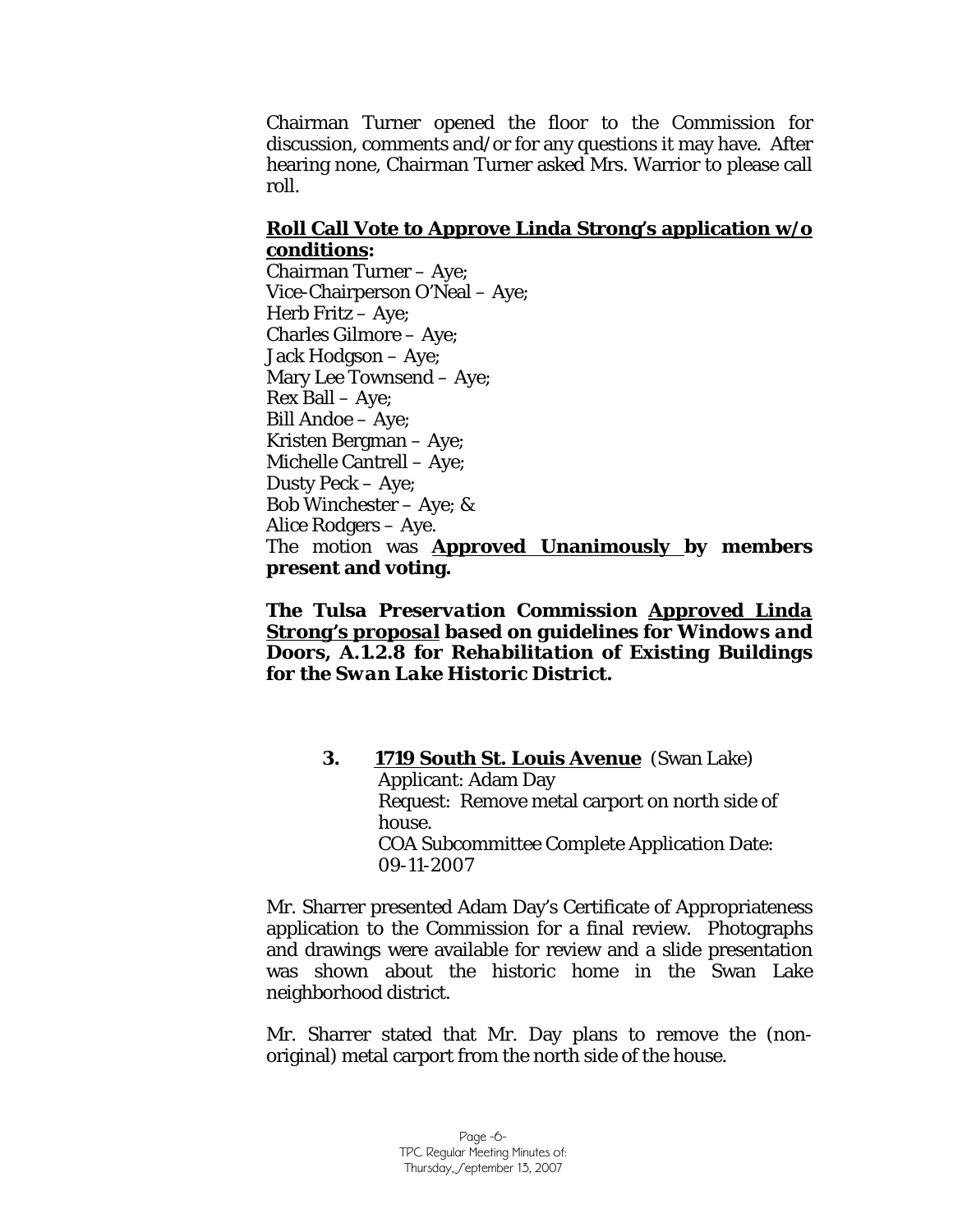Mr. Sharrer read the appropriate design guidelines on this proposal for *Rehabilitation in Swan Lake.* 

Chairman Turner asked Vice-Chairperson O'Neal to please give her report of the recommendation that was made on this proposal at the COA Subcommittee meeting.

Vice-Chairperson O'Neal stated that the COA Subcommittee considered Mr. Day's application to be complete after being reviewed at the September 11, 2007 meeting. She stated that the COA Subcommittee recommended by a unanimous vote to approve Mr. Day's proposal for *Rehabilitation* in the Swan Lake Historic District based on the appropriate guidelines.

Chairman Turner opened the floor to the Commission for a motion to be made. Vice-Chairperson O'Neal made a motion to support the COA Subcommittee's recommendation to approve Mr. Day's application as presented. Commissioner Bergman seconded.

Chairman Turner opened the floor to the Commission for discussion, comments and/or for any questions it may have. After hearing none, Chairman Turner asked Mrs. Warrior to please call roll.

#### **Roll Call Vote to Approve Adam Day's application w/o conditions:**

Chairman Turner – Aye; Vice-Chairperson O'Neal – Aye; Herb Fritz – Aye; Charles Gilmore – Aye; Jack Hodgson – Aye; Mary Lee Townsend – Aye; Rex Ball – Aye; Bill Andoe – Aye; Kristen Bergman – Aye; Michelle Cantrell – Aye; Dusty Peck – Aye; Bob Winchester – Aye; & Alice Rodgers – Aye. The motion was **Approved Unanimously by members present and voting.** 

*The Tulsa Preservation Commission Approved Adam Day's proposal based on guidelines for General Requirements, A.1.0.1 for Rehabilitation of Existing Buildings for the Swan Lake Historic District.*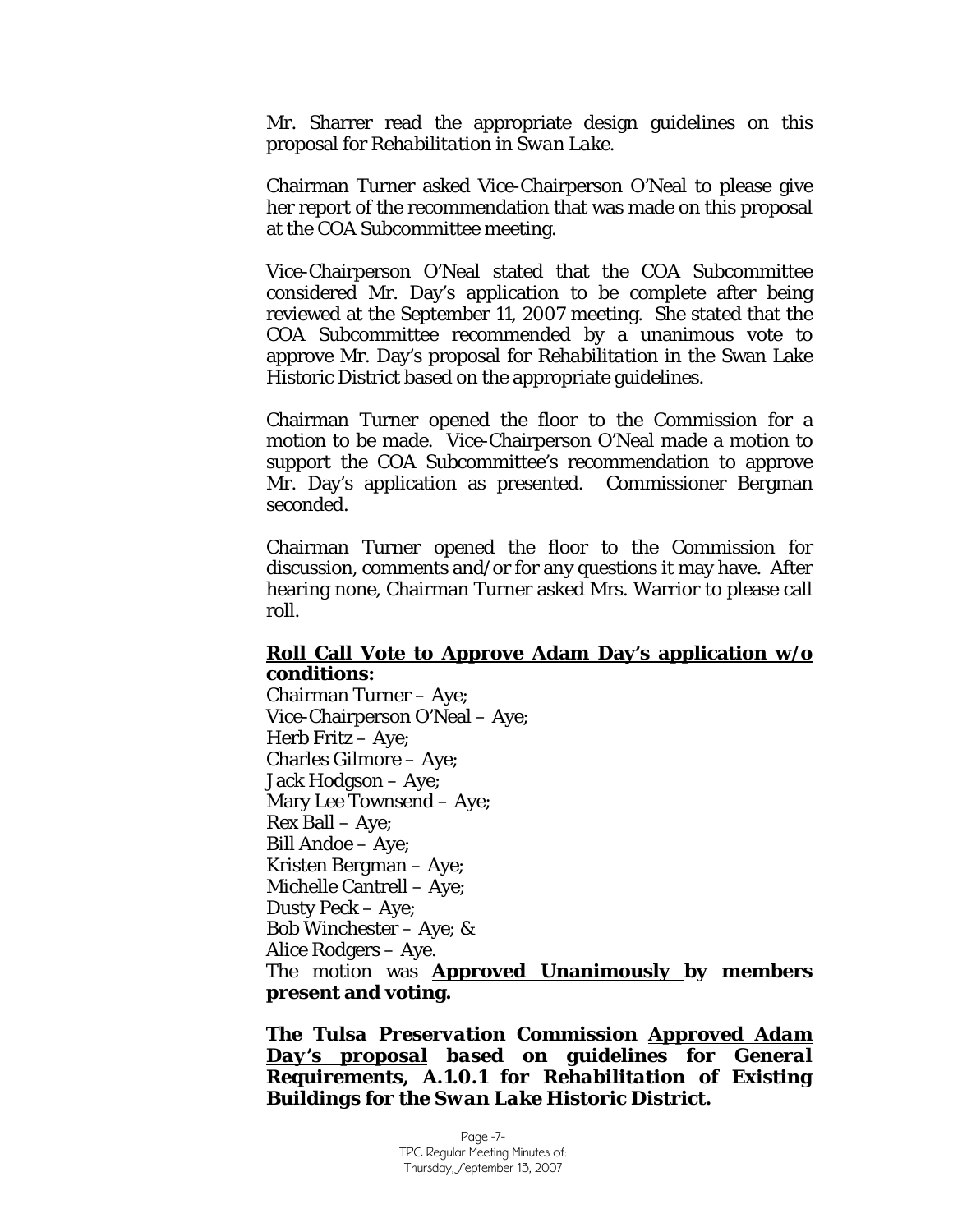## **b. Rules & Regulations Committee**

## **Review of Proposed Changes to Rules of Procedure**

Rules & Regulations Committee Chairman, Charles Gilmore reported that the committee met on August 23, 2007; and discussed, reviewed and changed some of the sections/articles of the Rules & Regulations Governing Procedure of the Tulsa Preservation Commission. He distributed a 14-page draft of the revised Rules & Regulations to the Commission with the changes highlighted in red. Committee Chairman Gilmore went over some of the revisions with the Commission. Some of the revised rules and regulations focused on:

- $\overline{\phantom{a}}$  Article III Membership, Section 6., Duties of the Secretary;
- $\overline{\text{4}}$  Article IV Rules of General Procedure, Section 3., Simple Majority to Decide Issue;
- $\overline{\text{4}}$  Article V Committees, Section 1.A., 1.C; & Section 4, Recommendations by Simple Majority – Abstentions;
- $\perp$  Article VI Rules of Procedure for Review of Application for Certificate of Appropriateness, Section 3.A., Review by the COA Subcommittee;
- $\overline{\text{4}}$  Article IX Meetings, Section 7. Attendance; & Article XI – Order of Business.

Rules & Regulations Committee Chairman, Charles Gilmore discussed all the above changes that were made; and the Commission also made a few minor changes to the Rules & Regulations Governing Procedure of the Tulsa Preservation Commission.

Chairman Turner moved to agenda item number 8, Other Business

## **8. Other Business**

**a. Presentation on proposed changes to Council Oak & Stickball Park plans - Greg Warren of Tulsa Parks & Georgia Ann Muenzler of Real Estate & Economic Development Department** 

**This agenda item is reserved for public comment or presentations to the TPC.**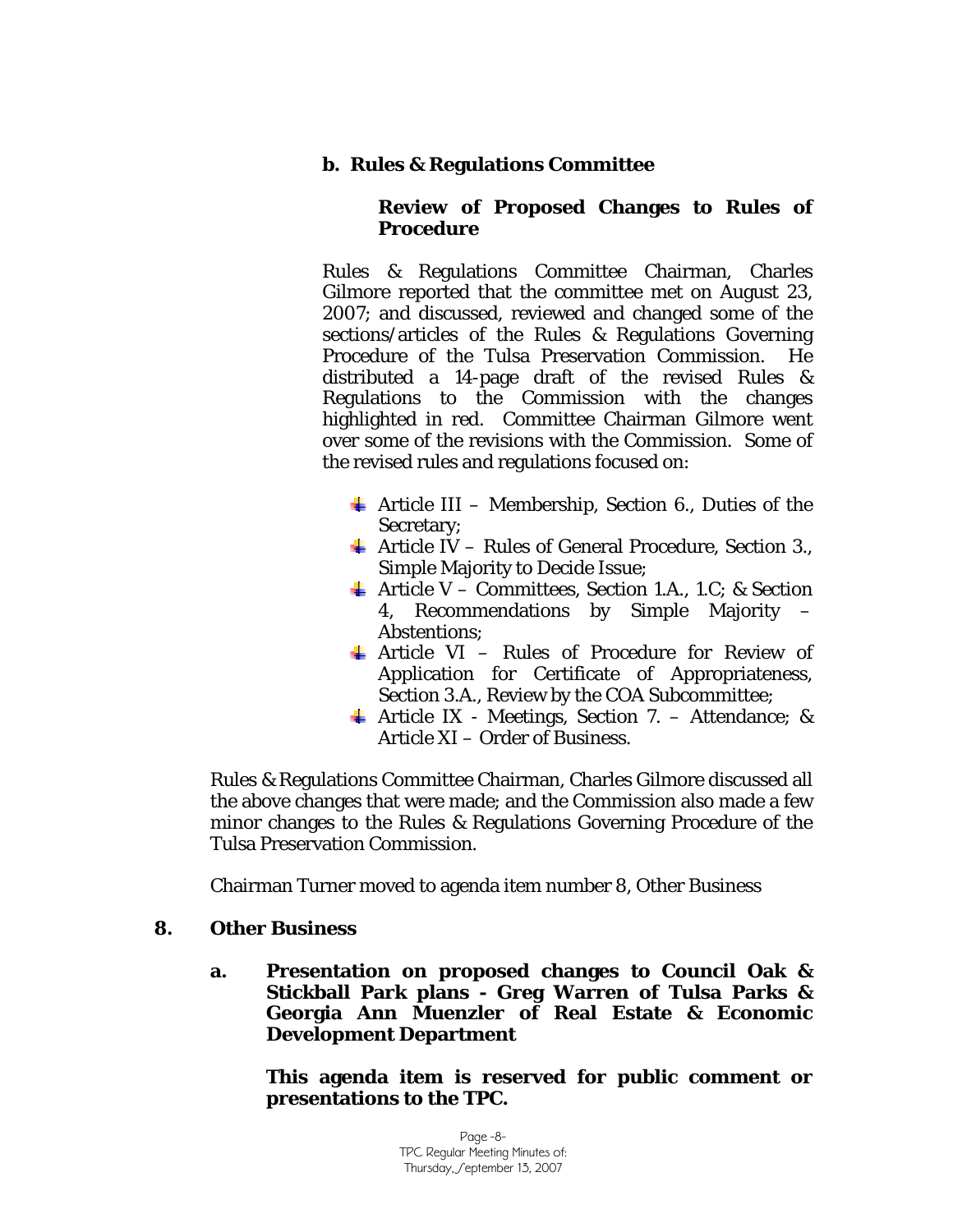Greg Warren from Tulsa Parks gave a brief presentation on the proposed changes planned for Council Oak & Stickball Park. Plans were distributed to the Commission on the Creek Nation Council Oak proposal.

Mr. Warren stated that the Creek Nation Council Oak has received \$500,000.00 from the State of Oklahoma Centennial group; and that they plan to use \$300,000.00 of these funds on new sculptures. One sculpture will be installed under the Council Oak Tree with three Indian Chiefs shaking hands; and another sculpture of Native Americans playing stickball to be installed in Stickball Park. Mr. Warren stated that all the landscaping will be plant materials common to Native American culture of that time. In addition, a wrought iron fence will be installed around the entire Stickball Park. Two (2) wrought iron gates will allow visitors to enter the park from Cheyenne Avenue and 18th Street.

Mr. Warren stated that people from all around comes to visit Stickball Park and the Council Oak Tree site. He stated that a walkway will tie Stickball Park to the Council Oak. Mr. Warren stated that he just wanted the Commission to be aware of the project and that Tulsa Parks had received funding.

Commissioner Ball stated that Tulsa Parks didn't need the Commission's approval on this project; but that he would make a motion to endorse the Tulsa Park's project of their revised plans for the Council Oak site. Commissioner Fritz seconded.

#### **Roll Call Vote to endorse revised plans of the Council Oak Site:**

Chairman Turner – Aye; Vice-Chairperson O'Neal – Aye; Herb Fritz – Aye; Charles Gilmore – Aye; Jack Hodgson – Aye; Mary Lee Townsend – Aye; Rex Ball – Aye; Bill Andoe – Aye; Kristen Bergman – Aye; Michelle Cantrell – Aye; Dusty Peck – Aye; Bob Winchester – Aye; & Alice Rodgers – Aye. The motion was **Approved Unanimously by members present and voting.**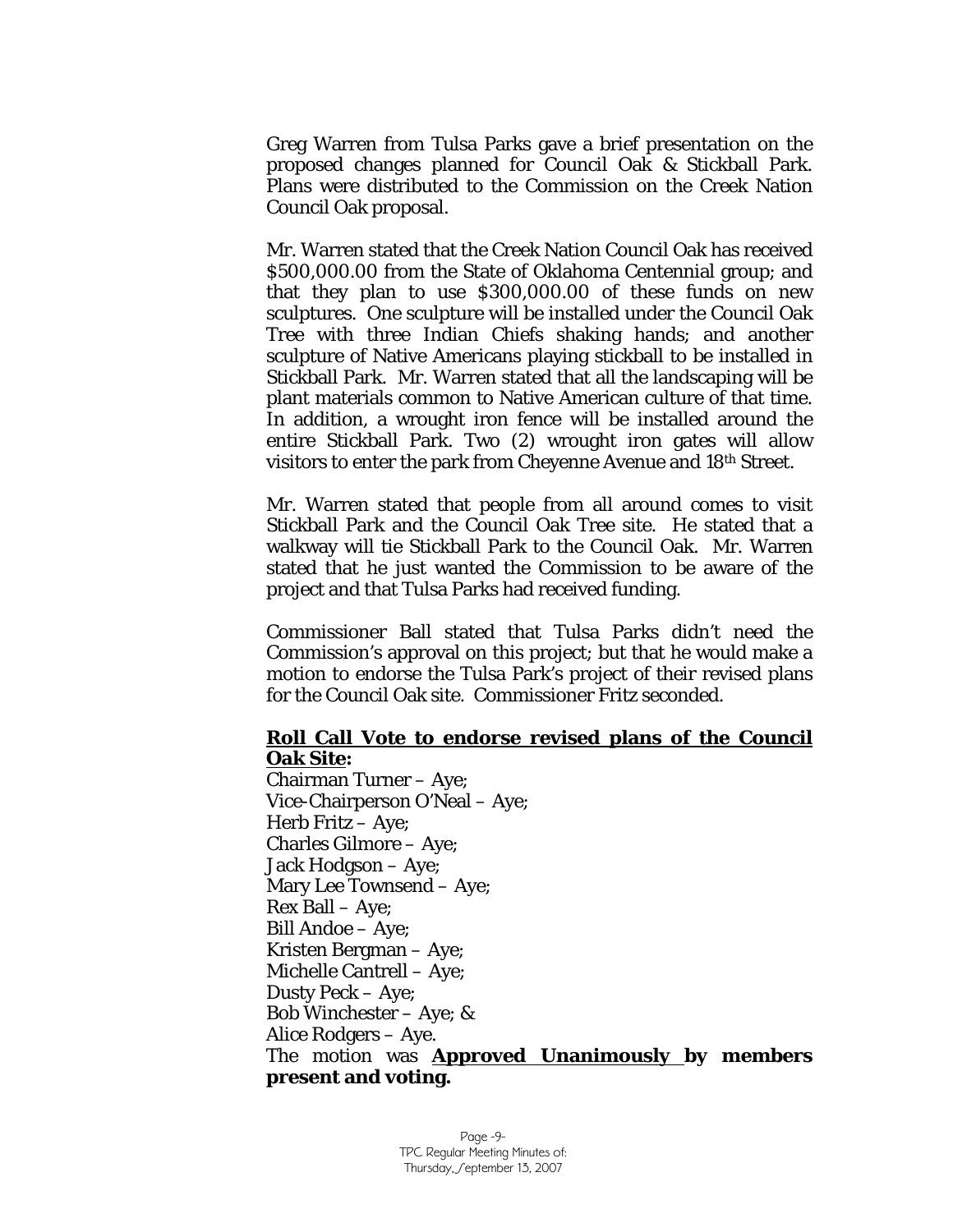Chairman Turner moved back to Agenda Item c., Outreach **Committee** 

## **c. Outreach Committee**

## **i. Review of Presentation to Economic Development Commission (EDC)**

Commissioner Bergman made a presentation to the Commission that she and Amanda DeCort presented to the Economic Development Commission (EDC) on September 11, 2007. Commissioner Bergman stated that we would like to pursue listing in the National Register of Historic Places for Downtown Tulsa as a district to increase the number of properties eligible for rehabilitation tax credits. This would spur economic development in Downtown Tulsa. In order to pursue this objective, a survey would have to be conducted at a cost of about \$65,000. Ms. DeCort stated that our goal is to locate funds for the downtown survey by 2008 and hopefully begin the survey before the 2008 National Trust Conference in October. She hopes that a grant from Preserve America will come through by that time. The Commission was very pleased with both the presentation and the stated goals for this effort.

## **4. Chair Report**

## **a. Discussion of proposed resolution**

Chairman Turner stated that a copy of the resolution has been distributed to everyone for review; and that he would like to have a smaller group review the resolution before it's submitted to the full Commission for a final vote. He asked some of the Commission members to attend this smaller group meeting, including Planning Commissioner Cantrell, Commissioner Gilmore and Commissioner. Chairman Turner stated that his concerns about the resolution are that we (the Commission) have questions about how the resolution interacts with the Ordinance. He stated that the Commission wants to know what powers the Ordinance gives us in this regard. Chairman Turner stated that, as far as the timing of the proposed resolution is, that the Commission is not trying to involve itself in the relocation of City Hall nor about the purchase of the property that City Hall is undertaking. He would like the Commission to stay clear of that issue and that there is some wording in the resolution that caused concern to other Commissioners in that it might give the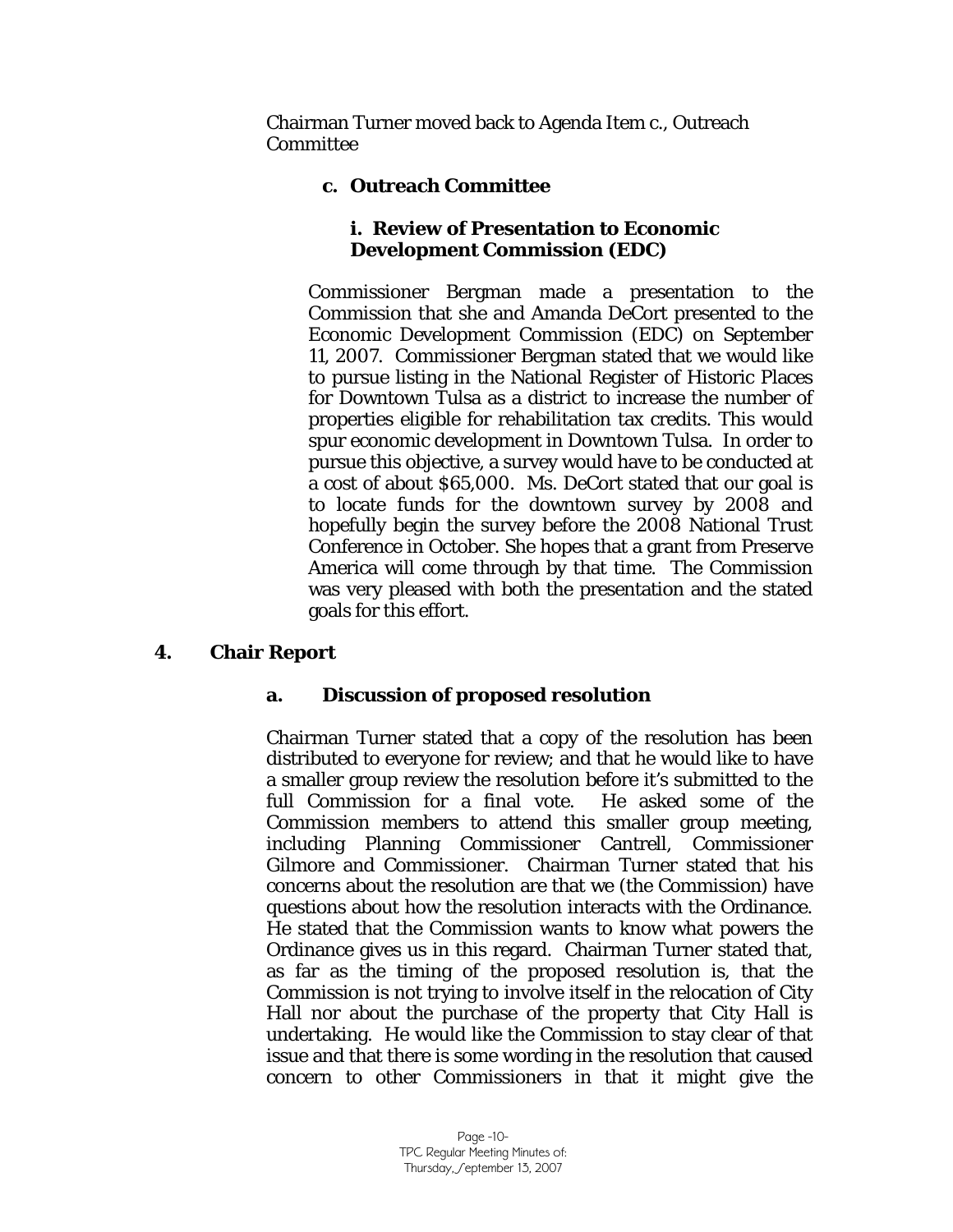appearance that the Commission wants to be involved with the City Hall building.

Outreach Committee Chairman, Rex Ball objected to Chairman Turner's request for a meeting among Commission members that he believes should only involve members of the Outreach Committee. Chairman Turner stated that after the smaller group of Commissioners have met with the Outreach Committee that the resolution could still go back to the Outreach Committee for further review before a final vote is taken by the Commission. Chairman Turner stated that his only concern is to make sure that this proposed resolution has the support of the full Commission to forward it to the appropriate party. Commissioner Ball asked if the Special Meeting notes/comments could be distributed to him. Commissioner Turner responded by stating that they could.

Commissioner Turner stated that a Special Meeting will be held on the resolution; and that everyone will be notified in advance of the day and time of this meeting.

#### **5. Staff Report**

#### **a. Preserve America Application**

Ms. DeCort passed a copy of the Preserve America Application that was sent to D.C. to the Commission for review. Ms. DeCort reported that she's been informed that our Preserve America Application was one of the most attractive applications that they have received yet; that she is pretty proud of that.

#### **b. Discussion of National Trust Local Advisory Committee**

Ms. DeCort reported that for those Commission members who were unable to attend the National Trust Local Advisory Committee meeting last week, that staff has an overview of the conference for their review.

#### **c. Website statistics**

Mr. Sharrer reported that the Website Blog is quietly working for us 24/7/365 days a year. He stated that the publishing mechanism and the search engine results are doing well. Mr. Sharrer showed the Commission some examples of how well the Website Blog is working. Chairman Turner informed staff that they were doing a great job on the TPC website.

#### **d. National Register Nomination updates**

Ms. DeCort reported that the final draft of the National Register Nomination for Ranch Acres has been submitted to the State Historic Preservation Office (SHPO). She stated that the

> Page -11- TPC Regular Meeting Minutes of: Thursday, Ceptember 13, 2007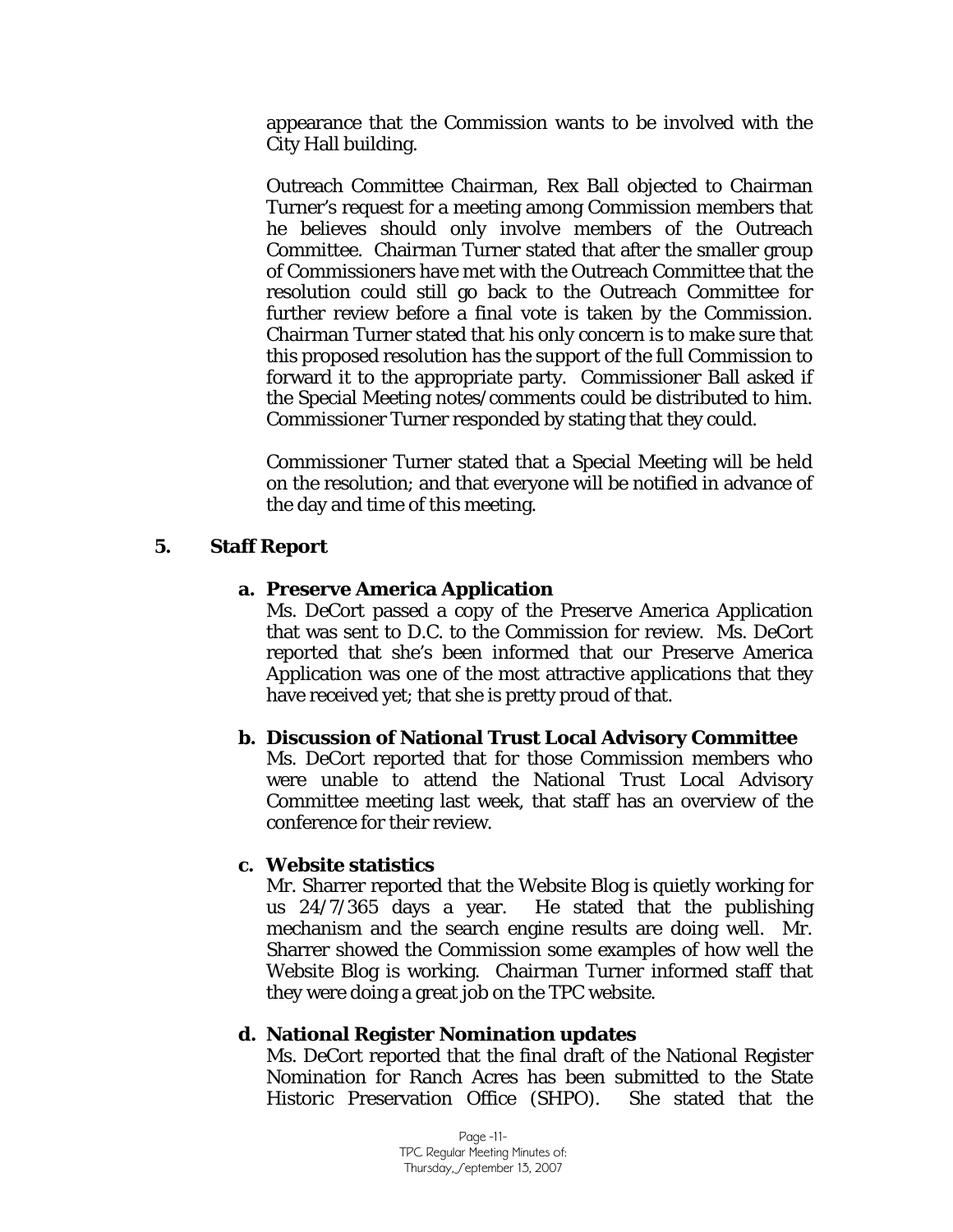Commission has been given a copy for their review last month. Ms. DeCort stated that a neighborhood meeting is scheduled for Monday, September 24, 2007 at 6:30 p.m. at the Christ United Methodist Church in Ranch Acres. She stated that someone from SHPO will be there to answer questions from the neighborhood residents. Ms. DeCort stated that the TPC will review the nomination before sending it to the State Historic Preservation Review Committee. Ms. DeCort stated that Ms. Cathy Ambler sent a letter to the Ranch Acres residents commenting on the Ranch Acres Historic District. She stated that if anyone had any questions about the Ranch Acres National Register Nomination, to please contact Cathy Ambler before our next public meeting.

Ms. DeCort announced that the Tulsa Preservation Commission's next public meeting is scheduled for 11:00 a.m., on October 11, 2007 here in the Hartford Building's Conference Rooms A & B.

## **e. Reports**

Ms. DeCort reported that:

- $\overline{\phantom{a}}$  the CLG 2006 Annual Report has been completed;
- $\pm$  the CLG 2006 Final Project Reports will not be completed until all the project bills have been paid, which will occur by the end of the month;
- $\overline{\text{+}}$  the CLG 2006 Monthly Report has been completed;
- $\overline{\text{+}}$  the CLG 2007 Contract has been sent to the Legal Department; then to the Mayor's Office for the Mayor's signature; and then to SHPO for review; &
- $\pm$  the draft of the Resource Guide has been returned from the State; and that it will be completed by the end of the month.

## **f. SHPO staff changes**

Ms. DeCort reported that Catherine Montgomery has accepted another position within the Oklahoma Historical Society; and that Harry Simms is currently serving her role for now. She also reported that Architectural Historian, Jim Gabbert, is leaving the Oklahoma Historical Society altogether; and that he has accepted a new position in Washington, D.C. Ms. DeCort stated that she would like to see the Ranch Acres nomination get through the process before Mr. Gabbert leaves at the end of October 2007 because there won't be anyone to immediately replace him after he leaves.

## **6. Absence Report**

None.

## **7. New Business**

Page -12- TPC Regular Meeting Minutes of: Thursday, Ceptember 13, 2007